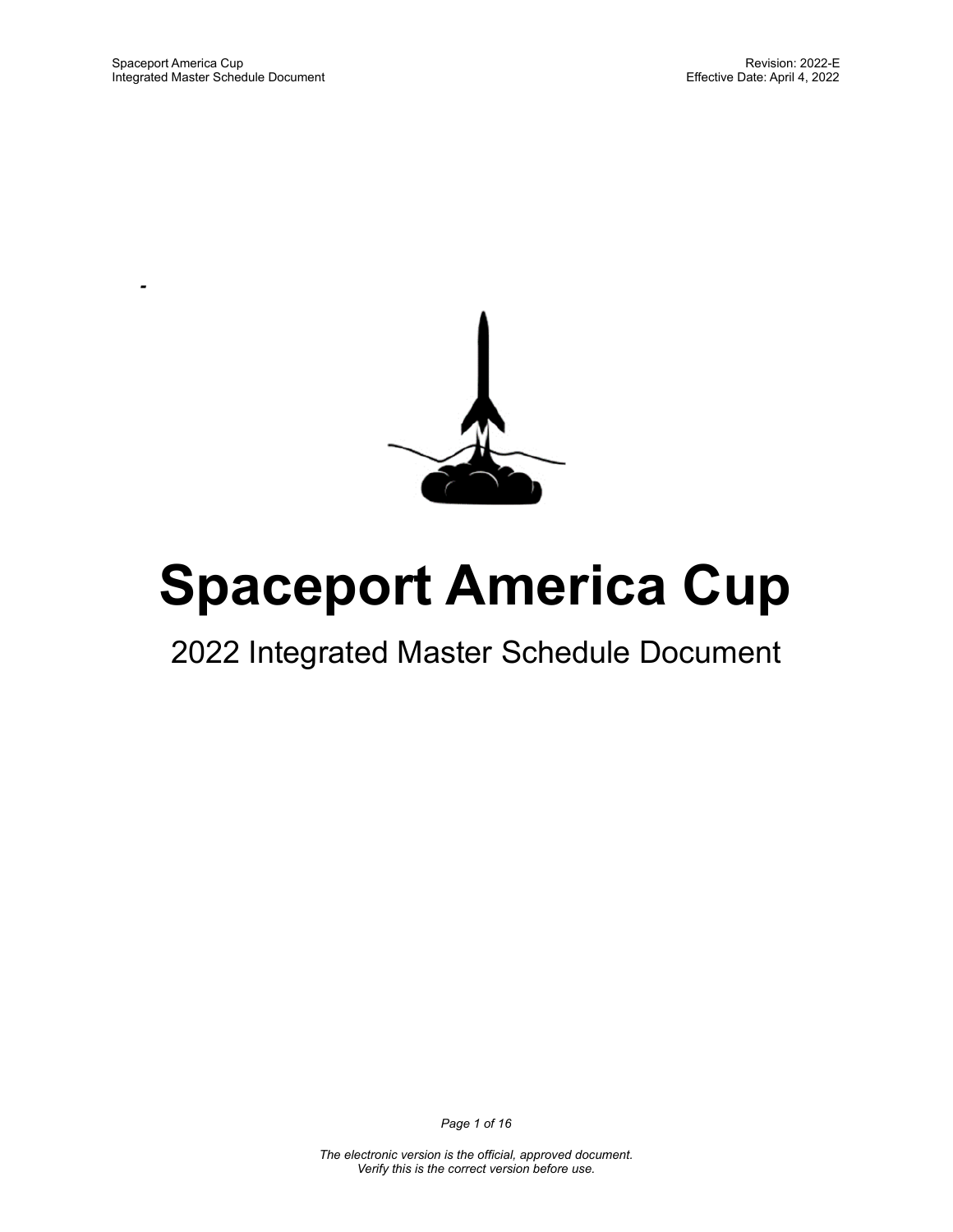### **Table of Contents**

| 1.0 |                                                                                         | <b>INTRODUCTION</b>           |                |
|-----|-----------------------------------------------------------------------------------------|-------------------------------|----------------|
|     | 1.1                                                                                     | <b>BACKGROUND</b>             | 3              |
|     | 1.2                                                                                     | <b>PURPOSE AND SCOPE</b>      | 3              |
|     | 1.1                                                                                     | <b>REVISION</b>               | 3              |
|     | 1.2                                                                                     | <b>DOCUMENTATION</b>          | $\overline{4}$ |
| 2.0 | $\overline{4}$<br><b>IREC DELIVERABLES SCHEDULE AND OTHER IMPORTANT PRE-EVENT DATES</b> |                               |                |
| 3.0 | <b>SPACEPORT AMERICA CUP EVENT SCHEDULE OVERVIEW</b>                                    |                               | 6              |
|     | 3.1                                                                                     | 20 JUNE 2022 SCHEDULE DETAILS | 8              |
|     | 3.2                                                                                     | 21 JUNE 2022 SCHEDULE DETAILS | 10             |
|     | 3.3                                                                                     | 22 JUNE 2022 SCHEDULE DETAILS | 13             |
|     | 3.4                                                                                     | 23 JUNE 2022 SCHEDULE DETAILS | 15             |
|     | 3.5                                                                                     | 24 JUNE 2022 SCHEDULE DETAILS | 16             |
|     | 3.6                                                                                     | 25 JUNE 2022 SCHEDULE DETAILS | 17             |

*Page 2 of 16*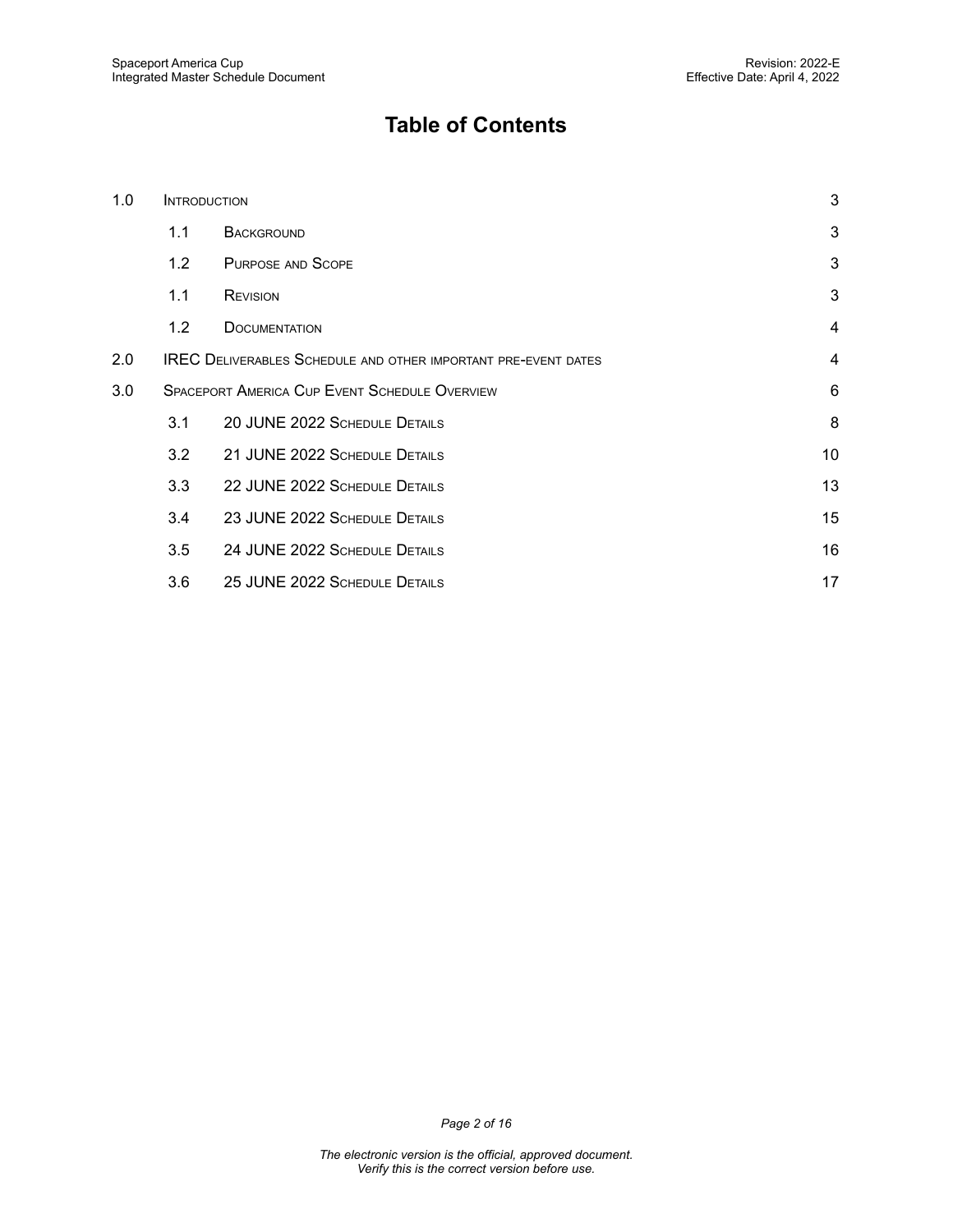#### <span id="page-2-0"></span>**1.0 INTRODUCTION**

The Experimental Sounding Rocket Association (ESRA) and the New Mexico Spaceport Authority (aka Spaceport America; Spaceport America) have partnered to host and support the Spaceport America Cup (SAC), a week-long series of events which will set the background and provide structure for the world's largest university rocket engineering competition. This host-event continues the Intercollegiate Rocket Engineering Competition's (IREC) legacy of inspiring student design teams from across the country and around the world.

#### <span id="page-2-1"></span>**1.1 BACKGROUND**

The "smoke and fire," noise, high speeds, and sleek aerodynamics of rocketry encourage students to pursue science, technology, and mathematics based careers. They have "Rocket Fever!", and competition motivates them to extend themselves beyond the classroom to design and build the rockets themselves. These students also learn to work as a team, solving real world problems under the same pressures they'll experience in their future careers.

ESRA held the first annual IREC in 2006. The competition achieved international status in 2011 when Canadian and Brazilian universities threw their hats in the ring. These schools have since been joined by others from every continent except Antarctica. In fact, the competition has roughly doubled in size every year since 2013, becoming the largest known collegiate level rocket engineering competition in the world in 2014. Attendance in 2016 included as many as 600 participants – including faculty, family, and friends of students from over 50 colleges and universities. The next year marked the start of a new era with the inaugural Spaceport America Cup. Over 1,100 students, faculty, and representatives from 22 industry partners participated in an academic conference, rocket and payload engineering competitions, and non-competing demonstration flight tests.

#### <span id="page-2-2"></span>**1.2 PURPOSE AND SCOPE**

This document primarily defines the schedule on which participants in the Spaceport America Cup: Intercollegiate Rocket Engineering Competition must submit required deliverables to the event organizers in order to be considered "timely" in scoring. The impact of timeliness on scoring is described for each respective deliverable in Section 2.6 of the *IREC Rules & Requirements Document*, maintained on the ESRA website [\(http://www.soundingrocket.org/sa-cup-documents--forms.html](http://www.soundingrocket.org/sa-cup-documents--forms.html)).Furthermore, this document, integrates other information useful to participants, such as the deadlines for early, on-time, or late-payment of fees, due dates for required waivers/forms, and the detailed event schedule of the Spaceport America Cup itself.

#### <span id="page-2-3"></span>**1.1 REVISION**

The SAC Integrated Master Schedule Document is a living document and will be updated as needed throughout the year leading up to the Spaceport America Cup – at the event itself if necessary – in response to real-world events. The most up to date version will always be maintained on the ESRA website [\(http://www.soundingrocket.org/sa-cup-documents--forms.html](http://www.soundingrocket.org/sa-cup-documents--forms.html)). Participants should always verify they are working to the correct version by checking the Effective Date recorded on the header of their copy matches the version currently stored on the ESRA website. Updates to the SAC Integrated Master Schedule Document will always be announced via e-mail and other means.

*NOTE: The event organizers will never revise the SAC Integrated Master Schedule Document to make the due dates of upcoming deliverables sooner than originally scheduled.*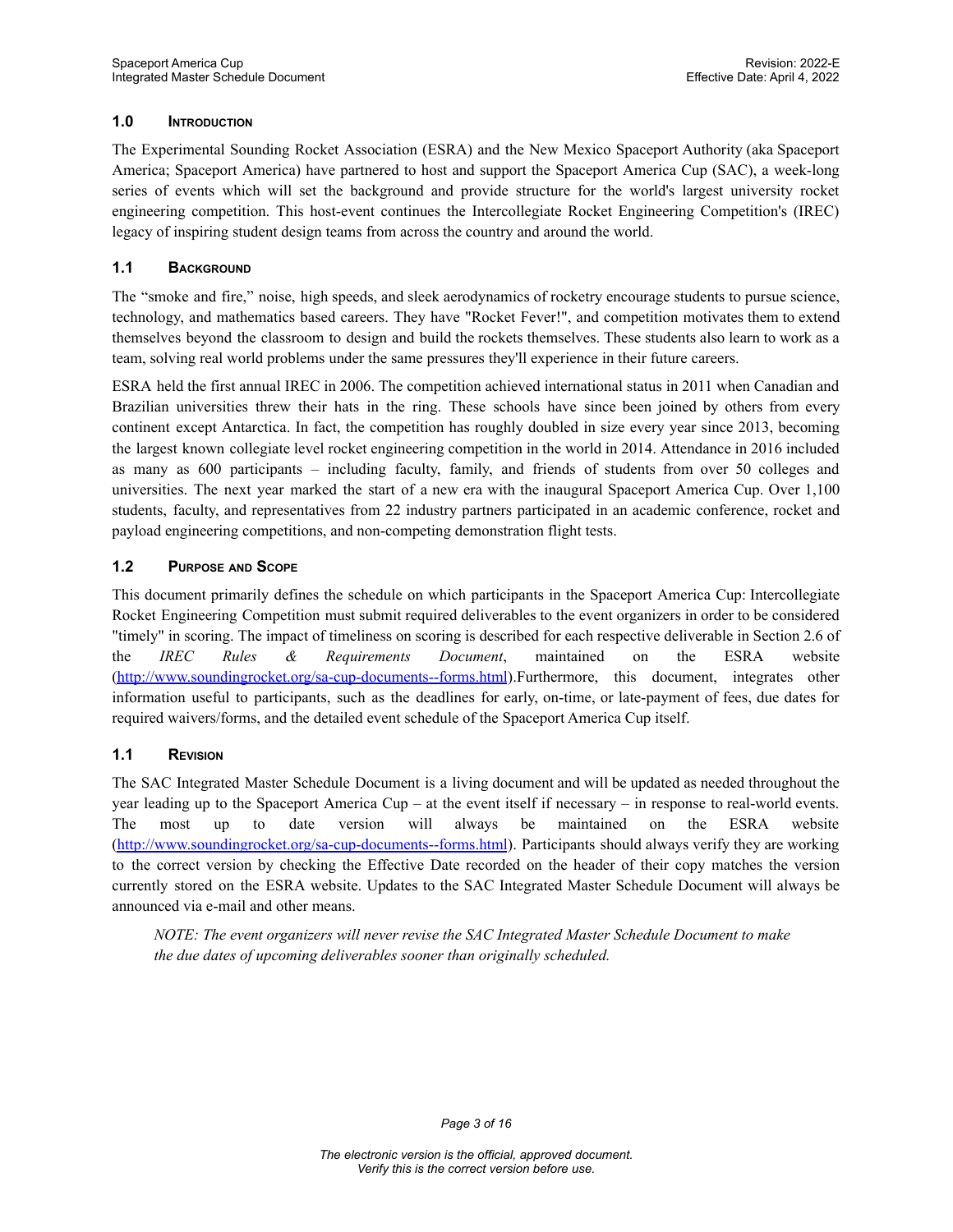#### <span id="page-3-0"></span>**1.2 DOCUMENTATION**

The following documents include standards, guidelines, schedules, or required standard forms. The documents listed in this section are either applicable to the extend specified in this document or contain reference information useful in the application of this document.

| <b>DOCUMENT</b>                                      | <b>FILE LOCATION</b>                                           |
|------------------------------------------------------|----------------------------------------------------------------|
| <b>IREC Rules &amp; Requirements Document</b>        | http://www.soundingrocket.org/sa-cup-documents--form<br>s.html |
| SA Cup Range Standard Operating<br><b>Procedures</b> | http://www.soundingrocket.org/sa-cup-documents--form<br>s.html |
| <b>IREC Forms and Templates</b>                      | http://www.soundingrocket.org/sa-cup-documents--form<br>s.html |

#### <span id="page-3-1"></span>**2.0 IREC DELIVERABLES SCHEDULE AND OTHER IMPORTANT PRE-EVENT DATES**

The following table records the schedule on which participants in the Spaceport America Cup: Intercollegiate Rocket Engineering Competition must submit required deliverables to the event organizers in order to be considered "timely" in scoring, as well as the due dates for competition fees and required waivers/forms. Unless otherwise specified, all times given are Eastern Daylight Time (EDT).

All deliverables are now managed via the Spaceport America Cup 2022 Hero<sup>x</sup> challenge page at: <https://www.herox.com/SpaceportAmericaCup2022>

| <b>DATE</b>                          | <b>ACTION(S)</b>                                                                                                        |
|--------------------------------------|-------------------------------------------------------------------------------------------------------------------------|
| 0100 01 OCT 2021                     | Entry Application window begins per Section 2.6.1 of the IREC Rules &<br><b>Requirements Document</b>                   |
|                                      | https://www.herox.com/SpaceportAmericaCup2022                                                                           |
| 1700 15 OCT 2021                     | Entry Application window closes per Section 2.6.1 of the IREC Rules &<br><b>Requirements Document</b>                   |
|                                      | https://www.herox.com/SpaceportAmericaCup2022                                                                           |
| 2000 25 OCT 2021                     | Acceptance Announcement per Section 2.6.1 of the IREC Rules &<br><b>Requirements Document</b>                           |
|                                      | https://www.herox.com/SpaceportAmericaCup2022                                                                           |
| 1700 17 DEC 2021                     | Submit 1 <sup>st</sup> Progress Update per Section 2.6.1 of the IREC Rules &<br><b>Requirements Document</b>            |
| 1700 17 DEC 2021<br>1700 18 FFB 2022 | https://www.herox.com/SpaceportAmericaCup2022                                                                           |
|                                      | \$200 Entry Deposit fee is due using the payment link provided on the IREC<br>Fees webpage of the ESRA website:         |
|                                      | https://www.soundingrocket.org/irec-fees.html                                                                           |
|                                      | Submit 2 <sup>nd</sup> Progress Update per Section 2.6.1 of the <i>IREC Rules &amp;</i><br><b>Requirements Document</b> |
|                                      | https://www.herox.com/SpaceportAmericaCup2022                                                                           |

*Page 4 of 16*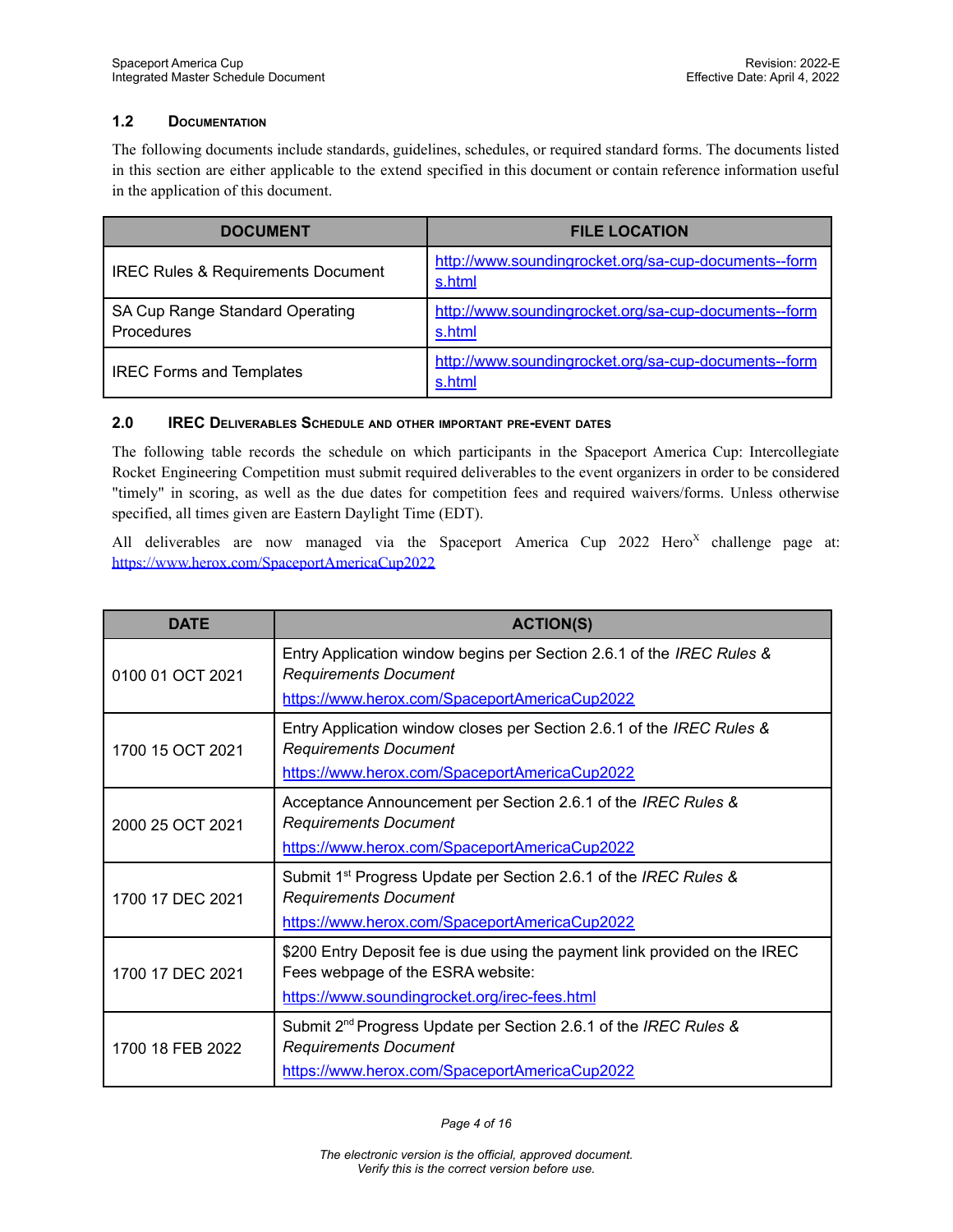|                  | The \$200 Entry Deposit fee is no longer refundable if paid after this date, or if<br>a team who has paid announces their intention to withdraw after this date.                                                                                                                      |
|------------------|---------------------------------------------------------------------------------------------------------------------------------------------------------------------------------------------------------------------------------------------------------------------------------------|
|                  | This is the on-time payment deadline for the \$500 Rocket Fee. This fee<br>increases to \$700 for late-payment. The Rocket Fee will be paid using the<br>payment link provided on the IREC Fees webpage of the ESRA website<br>http://www.soundingrocket.org/irec-fees.html           |
| 1700 22 APR 2022 | This is the on-time payment deadline for the \$50 individual Rocketeer Fee.<br>This fee increases to \$60 for late-payment. Each participant will pay using the<br>payment link provided on the IREC Fees webpage of the ESRA website<br>http://www.soundingrocket.org/irec-fees.html |
|                  | Submit 3rd Progress Update per Section 2.6.1 of the IREC Rules &<br><b>Requirements Document</b><br>https://www.herox.com/SpaceportAmericaCup2022                                                                                                                                     |
|                  |                                                                                                                                                                                                                                                                                       |
|                  | Submit Project Technical Report per Section 2.6.2 of the IREC Rules &<br><b>Requirements Document</b>                                                                                                                                                                                 |
|                  | https://www.herox.com/SpaceportAmericaCup2022                                                                                                                                                                                                                                         |
|                  | Submit Poster Session Materials per Section 2.6.3 of the IREC Rules &<br><b>Requirements Document</b>                                                                                                                                                                                 |
|                  | https://www.herox.com/SpaceportAmericaCup2022                                                                                                                                                                                                                                         |
| 1700 13 MAY 2022 | Submit Podium Session Materials per Section 2.6.4 of the IREC Rules &<br><b>Requirements Document</b>                                                                                                                                                                                 |
|                  | <b>Slide Deck and Extended Abstract</b>                                                                                                                                                                                                                                               |
|                  | https://www.herox.com/SpaceportAmericaCup2022                                                                                                                                                                                                                                         |
|                  | Submit School Participation Letter per Section 2.6.5.1 of the IREC Rules &<br><b>Requirements Document</b>                                                                                                                                                                            |
|                  | https://www.herox.com/SpaceportAmericaCup2022                                                                                                                                                                                                                                         |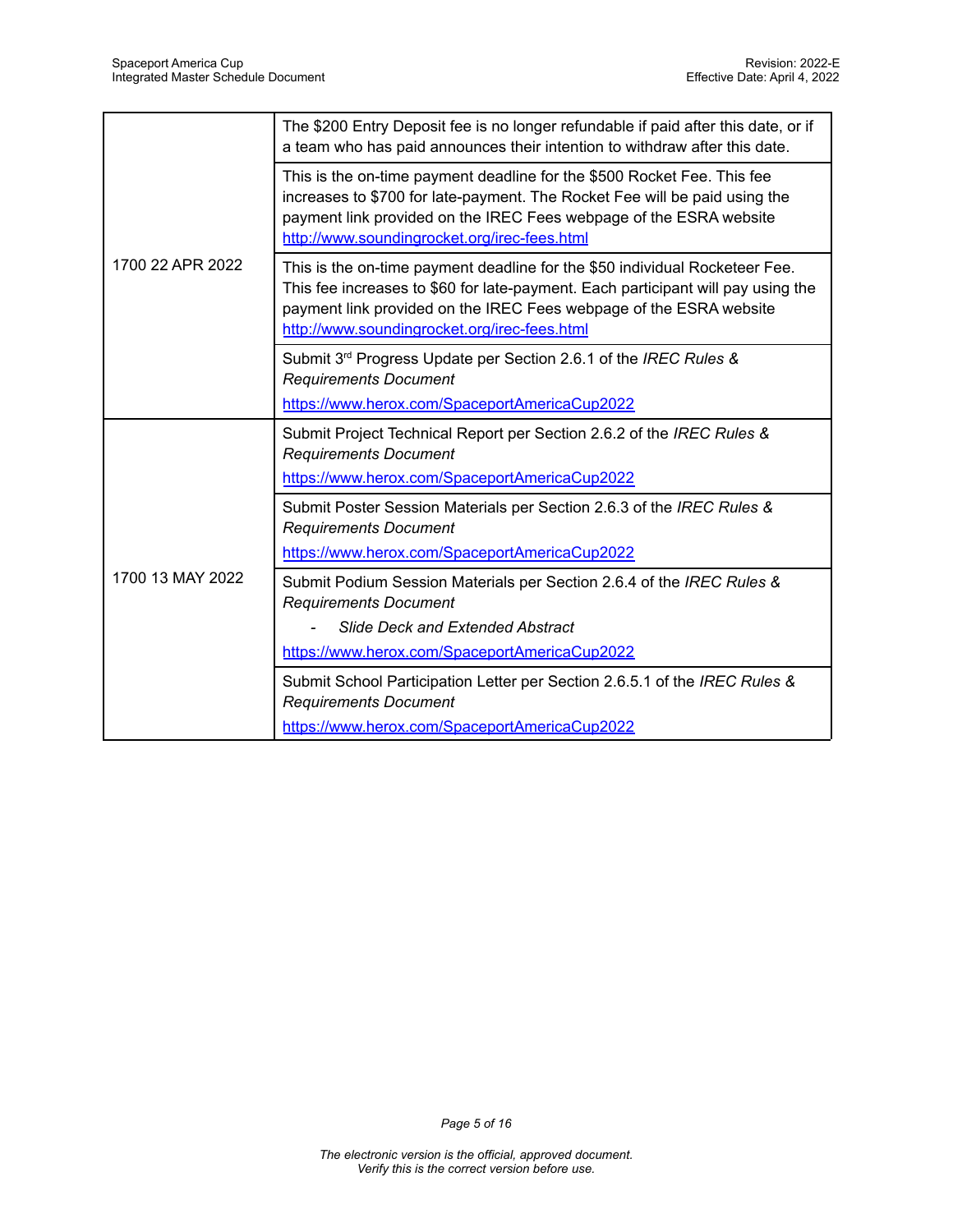#### <span id="page-5-0"></span>**3.0 SPACEPORT AMERICA CUP EVENT SCHEDULE OVERVIEW**

The following table records the detailed schedule of events for the Spaceport America Cup. Unless otherwise specified, all times given are Mountain Daylight Time (MDT). The Spaceport America Cup will be held at Spaceport America and Las Cruces, New Mexico. Detailed schedules of each day's events are provided in the following sections.

| <b>DATE</b> | EVENT(S)                                                                                                                                                                                                                                                                                                                                                                                                                                                                                                                   |
|-------------|----------------------------------------------------------------------------------------------------------------------------------------------------------------------------------------------------------------------------------------------------------------------------------------------------------------------------------------------------------------------------------------------------------------------------------------------------------------------------------------------------------------------------|
| 20 JUN 2022 | Rocketeer Check-in: Rocketeers Check-in begins at 10am MST at the Las<br>Cruces Convention Center. NEW FOR 2022 - All the student rocketeers, mentors<br>and Flier of Record for each team should arrive at the Convention Center NO<br>LATER THAN 5pm MST.<br>Confirmation of team/student fees payment<br>Student rocketeer passes and car passes<br>Distribution of T-Shirts and Team Swag<br>$\bullet$<br><b>Team Photo</b><br>$\bullet$<br>Recovery team safety briefing<br>$\bullet$<br><b>Rocket Safety Reviews</b> |
|             | Teams unable to check in on Monday, may check in on Tuesday, but will have<br>points deducted from their score. Team checking in on Tuesday will also<br>experience long lines, limited availability of correct T-shirt sizes, etc.                                                                                                                                                                                                                                                                                        |
|             | Event Staff, Judge, and Volunteer Coordination Kick-off Meeting: All event<br>staff, Range Safety and Launch Operations team members, judges, and<br>volunteers will meet Las Cruces Convention Center at <b>6pm MDT</b> for a<br>coordination kick-off meeting. ESRA Leadership team will brief the team on the<br>coming schedule of activities, distribute necessary materials, and answer all<br>questions from those assembled. (This meeting is Not for Students)                                                    |
|             | Opening Ceremony, Conference Day Podium and Poster Sessions: Held at<br>the Las Cruces Convention Center, the Conference Day gives students, judges,<br>recruiters, the public, and media a chance to see all the projects.<br>Judges will begin evaluating all projects for the "category place awards", "team<br>conduct awards" and "overall winner award" defined in the IREC Rules &<br><b>Requirements Document.</b>                                                                                                 |
| 21 JUN 2022 | Judges will begin evaluating projects accepted into the podium session for<br>special "technical awards" defined in the IREC Rules & Requirements Document.<br>Mass Group Photo: All participants will gather for group photos outside the Las                                                                                                                                                                                                                                                                             |
|             | Cruces Convention Center, opting for themselves whether or not to include their<br>projects. ESRA Volunteer/Staff group photos will be directly afterward.                                                                                                                                                                                                                                                                                                                                                                 |
|             | <b>ESRA Volunteer All-Hands Meeting: All ESRA volunteers will gather at the</b><br>Marriott Courtyard for a final session to prepare for launch operations.                                                                                                                                                                                                                                                                                                                                                                |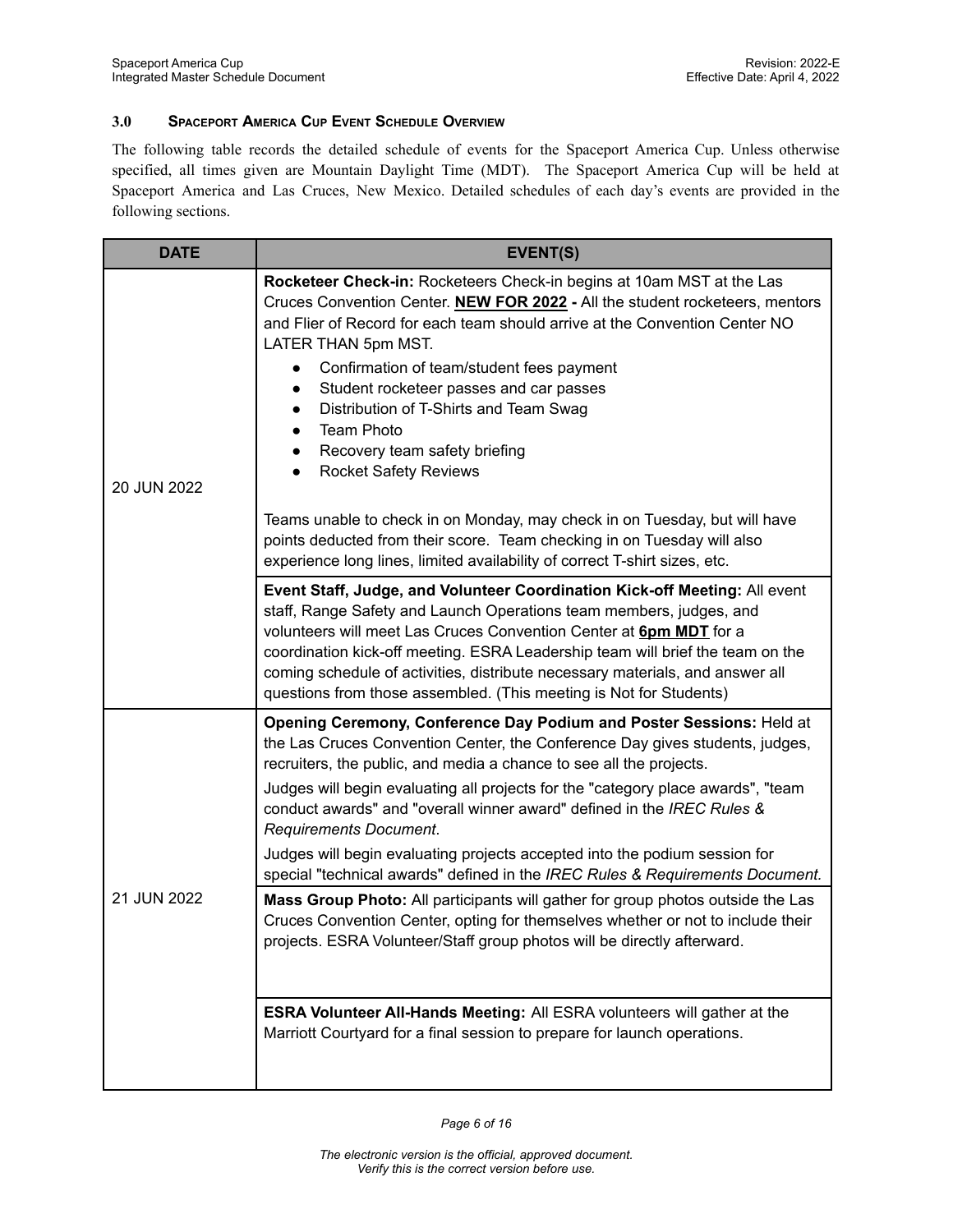| 22 JUN 2022 | Launch Preparations and Design Implementation Evaluation: While being<br>judged and monitored for flight safety concerns, all teams will spend the day<br>on-site at the Spaceport America Vertical Launch Area (VLA), setting up the<br>Rocket Assembly Area(s), assembling their systems, and troubleshooting<br>components in preparation for launch.                    |
|-------------|-----------------------------------------------------------------------------------------------------------------------------------------------------------------------------------------------------------------------------------------------------------------------------------------------------------------------------------------------------------------------------|
|             | Early Launch Opportunity: Teams who have received Final Launch Safety<br>approval can proceed to Launch and recovery operations no earlier than 12n.                                                                                                                                                                                                                        |
| 23 JUN 2022 | Launch Day: Launch and recovery operations will occur on-site at the Spaceport<br>America VLA.                                                                                                                                                                                                                                                                              |
| 24 JUN 2022 | Launch Day: Launch and recovery operations will occur on-site at the Spaceport<br>America VLA. There will be spectator viewing areas set up and teams will be<br>able to display their rockets after recovery.<br>TEAMS THAT HAVE NOT COMPLETED FLIGHT SAFETY REVIEW BY NOON<br>(MDT) ON FRIDAY WILL NOT BE PERMITTED TO FLY FOR THE<br><b>REMAINDER OF THE COMPETITION</b> |
|             | Final Launch Day: Launch and recovery operations will occur on-site at the<br>Spaceport America VLA.                                                                                                                                                                                                                                                                        |
| 25 JUN 2022 | Site Cleanup: All teams support cleanup of the Rocket Assembly Area(s) and<br>immediate surroundings to remove equipment and properly dispose of trash,<br>discarded material, etc. To care for this land, the goal is to leave it in better<br>condition than when we arrived!                                                                                             |
|             | Awards Ceremony: To be held at the Las Cruces Convention Center Saturday<br>evening. For participants, family, friends, faculty, and media.                                                                                                                                                                                                                                 |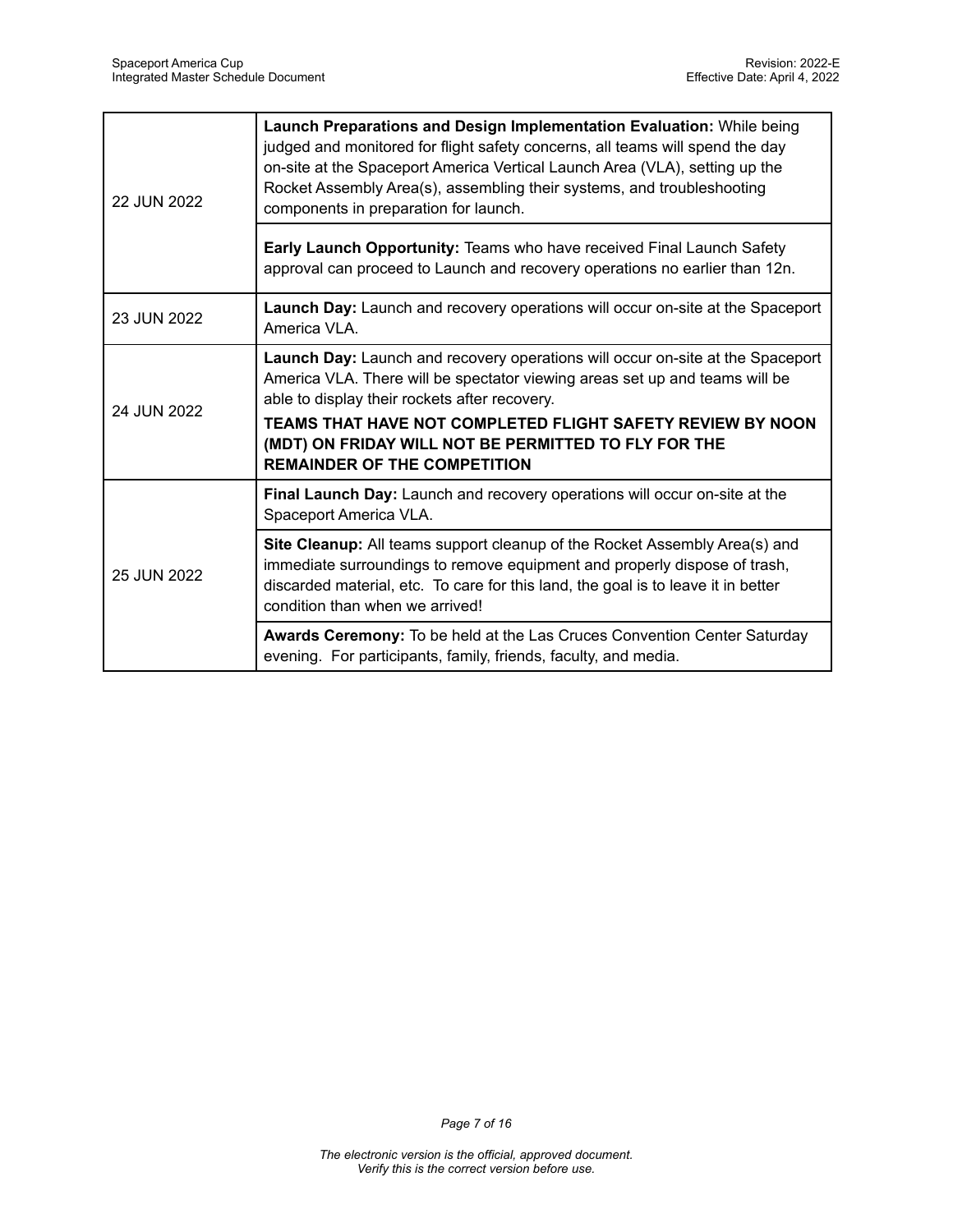#### <span id="page-7-0"></span>**3.1 MONDAY, JUNE 20, 2022 SCHEDULE DETAILS**

Events scheduled include Check-in for Rocketeers, and a Coordination Kick-off Meeting for all Event Staff, Judges, and Volunteers. Check-in occurs and the Event Staff meetings will occur at the Las Cruces Convention Center

*Note: All times recorded below are subject to change by ESRA as needed based on extenuating circumstances. ESRA will make every attempt to communicate schedule changes in advance; however, we ask that teams remain flexible and adaptable to changes if/when they occur.*

| TIME (MDT)                                                                     | EVENT(S)                                                                                                                                                                                                                                                                                                                                                                                                                                                         |
|--------------------------------------------------------------------------------|------------------------------------------------------------------------------------------------------------------------------------------------------------------------------------------------------------------------------------------------------------------------------------------------------------------------------------------------------------------------------------------------------------------------------------------------------------------|
|                                                                                | Student Team Check-in begins at 10am MST at the Las Cruces Convention<br>Center. <b>NEW FOR 2022</b> - All the student rocketeers, mentors and Flyer of<br>Record for each team should arrive at the Convention Center NO LATER<br>THAN 5pm MST.                                                                                                                                                                                                                 |
|                                                                                | <b>Confirmation of team/student fees payment</b><br>Student rocketeer passes and car passes<br><b>Student T-Shirts and Cup Swag</b><br><b>Team Photo</b><br>Recovery team safety briefing<br>$\bullet$<br><b>Rocket Safety Reviews</b><br>$\bullet$                                                                                                                                                                                                              |
| 10:00am-5:00pm<br>(or last in line)<br>Las Cruces                              | Teams unable to check in on Monday, may check in on Tuesday, but will have<br>points deducted from their score. Team checking in on Tuesday will also<br>experience long lines, limited availability of correct T-shirt sizes, etc.                                                                                                                                                                                                                              |
| <b>Convention Center</b>                                                       | <b>Student Team Check-in:</b>                                                                                                                                                                                                                                                                                                                                                                                                                                    |
|                                                                                | The team will complete the check-in process defined in Section 3.0 of the SA<br>Cup Range Standard Operating Procedures.                                                                                                                                                                                                                                                                                                                                         |
|                                                                                | Finally, all participants must bring an acceptable form of government issued<br>photo ID to access the Spaceport. A passport, U.S. driver's license, or<br>Canadian health card are all considered acceptable forms of government<br>issued photo ID.                                                                                                                                                                                                            |
|                                                                                | <b>IMPORTANT: All participants shall carry their respective form of government</b><br>issued photo ID with them at all times, while on Spaceport America property.<br>Spaceport America Protective Services personnel may request a participant's<br>ID at any time to confirm the individual's identity.                                                                                                                                                        |
|                                                                                | Event Staff, Judge, and Volunteer Coordination Kick-off Meeting:                                                                                                                                                                                                                                                                                                                                                                                                 |
| 6:00pm-10:00pm<br>(or last question)<br>Las Cruces<br><b>Convention Center</b> | Event Staff, Judge, and Volunteer Coordination Kick-off Meeting: All event staff,<br>Range Safety and Launch Operations team members, judges, and volunteers<br>will meet Las Cruces Convention Center at 6pm MDT for a coordination kick-off<br>meeting. ESRA Leadership team will brief the team on the coming schedule of<br>activities, distribute necessary materials, and answer all questions from those<br>assembled. (This meeting is Not for Students) |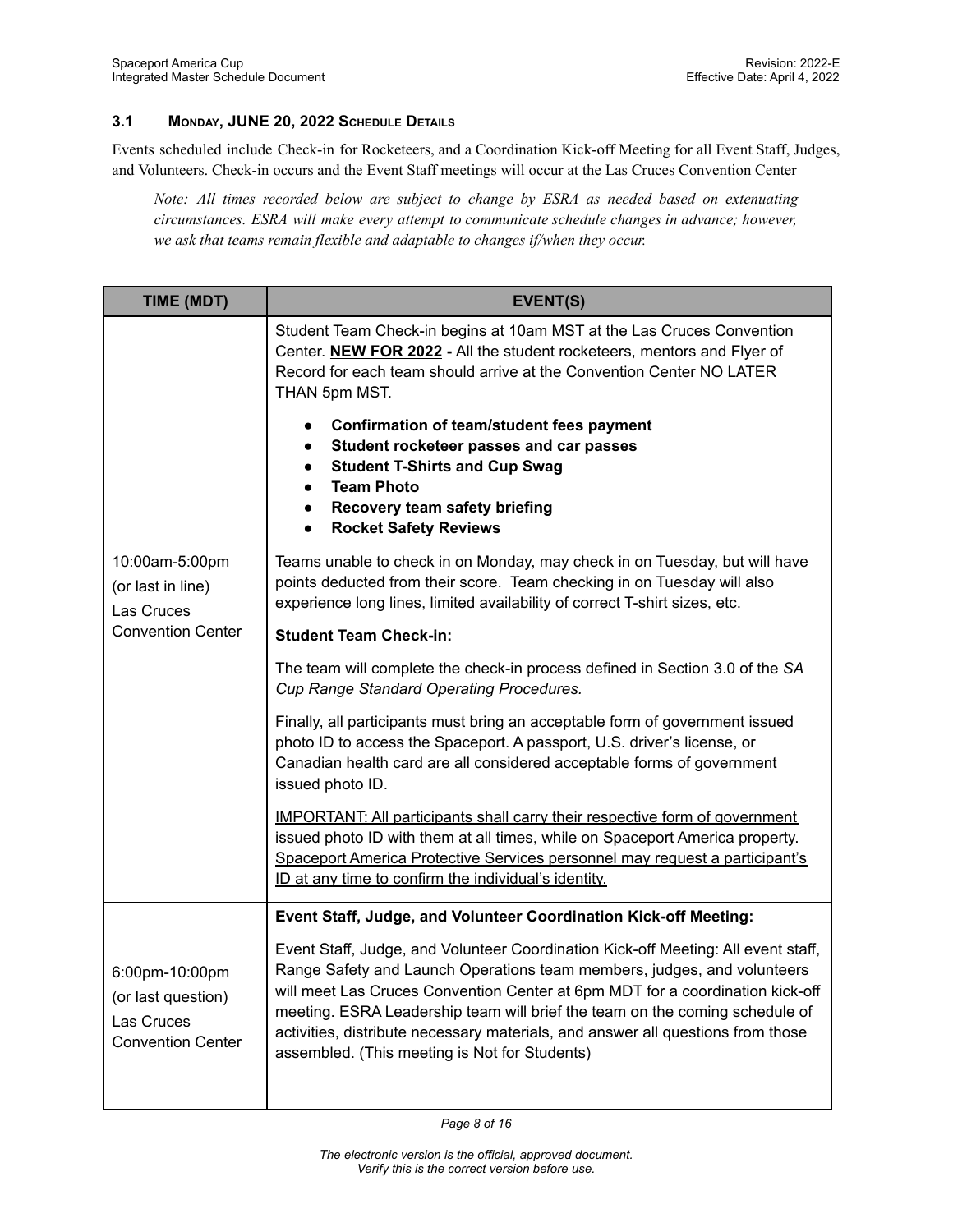| All Event Staff, Judges, and Volunteers must always wear their badges while         |
|-------------------------------------------------------------------------------------|
| on Spaceport America property. Badges shall be worn where they are clearly          |
| visible – clipped either to a garment or a provided lanyard or above the waist.     |
| Only vehicles (not including trailers) with a vehicle placard will be admitted onto |
| Spaceport America property. Placards shall be displayed prominently - either        |
| on top of the dashboard or hanging from the rearview mirror.                        |
|                                                                                     |

**O**

*Page 9 of 16*

*The electronic version is the official, approved document. Verify this is the correct version before use.*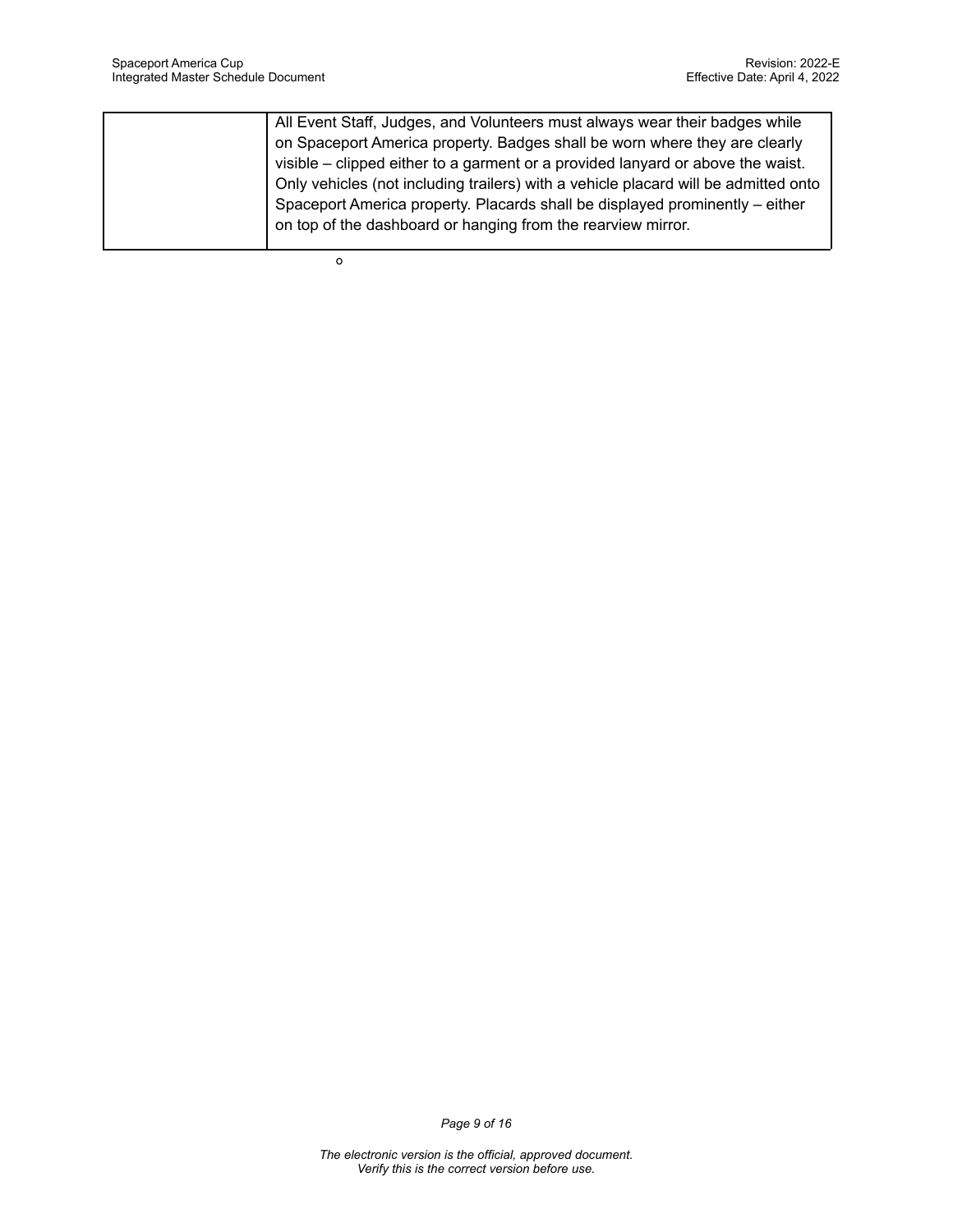#### <span id="page-9-0"></span>**3.2 TUESDAY, JUNE 21, 2022 SCHEDULE DETAILS**

Events scheduled include Conference Day Proceedings, a Networking Social Event, and late check-in. The Conference Day Proceedings will occur at the Las Cruces Convention Center. The Las Cruces Convention Center is located at 680 East University Ave, Las Cruces, NM 88001.

| Time (MDT)                                              | <b>EVENT(S)</b>                                                                                                                                                                                                                                                                                                                                                                                                                                          |
|---------------------------------------------------------|----------------------------------------------------------------------------------------------------------------------------------------------------------------------------------------------------------------------------------------------------------------------------------------------------------------------------------------------------------------------------------------------------------------------------------------------------------|
|                                                         | <b>Student Team and Vendor Booth Set-up:</b>                                                                                                                                                                                                                                                                                                                                                                                                             |
|                                                         | Spaceport America Cup sponsors, recruiters, vendors, exhibitors and IREC<br>teams will set-up their displays and booths in specified areas in the<br>Convention Center Exhibit Hall and Pre-function Space.<br>IREC Teams will be directed to bring their poster displays, project hardware,<br>and any other materials through the rear or front entrances directly into the<br>Exhibit Hall – where they will find tables and chairs assigned to them. |
| 5:00am-7:00am<br>Las Cruces<br><b>Convention Center</b> | Eight-foot-long tables are provided. Each table is provided 3 chairs for team<br>members to share as desired. All tables will be numbered and assigned. All<br>manner of standing displays (e.g. roll-ups, spider frames, etc.) are permitted.                                                                                                                                                                                                           |
|                                                         | Sponsors, recruiters, vendors, exhibitors will enter through the front entrance<br>to set up at designated locations in the Pre-function Space. A table and chairs<br>are provided for each Sponsor area.                                                                                                                                                                                                                                                |
|                                                         | Any sponsors or IREC Teams who do not finish setting up their booth prior to<br>the Kick-off All-hands Briefing at 0700, may continue setting up after the<br>briefing.                                                                                                                                                                                                                                                                                  |
|                                                         | Kick-off All-hands Briefing:                                                                                                                                                                                                                                                                                                                                                                                                                             |
| 7:00am-7:30am<br>Las Cruces<br><b>Convention Center</b> | All event attendees will gather in Ballrooms 1 & 2 (combined into a single<br>auditorium) for the official opening of the Spaceport America Cup. There will<br>be standing room only, so please be prepared. Representatives from ESRA<br>and Spaceport America will introduce themselves, acknowledge sponsors,<br>provide general safety info, and any additional updates.                                                                             |
|                                                         | Team Officers, Mentors, Flyers of Record & Faculty Briefing:                                                                                                                                                                                                                                                                                                                                                                                             |
| 7:45am-8:45am<br>Las Cruces<br><b>Convention Center</b> | Each team should have the two most senior members, Mentors, Flyer of<br>Record and faculty advisors (if present) stay behind in the ballroom for a<br>detailed briefing on the procedures for the event. There will be a Q & A<br>session during this briefing.                                                                                                                                                                                          |
|                                                         | The convention center staff will also be closing the wall during a portion of this<br>meeting to split the ballroom into two presentation rooms.                                                                                                                                                                                                                                                                                                         |
| 9:00am-5:00pm<br>Las Cruces<br><b>Convention Center</b> | Late Check-in:                                                                                                                                                                                                                                                                                                                                                                                                                                           |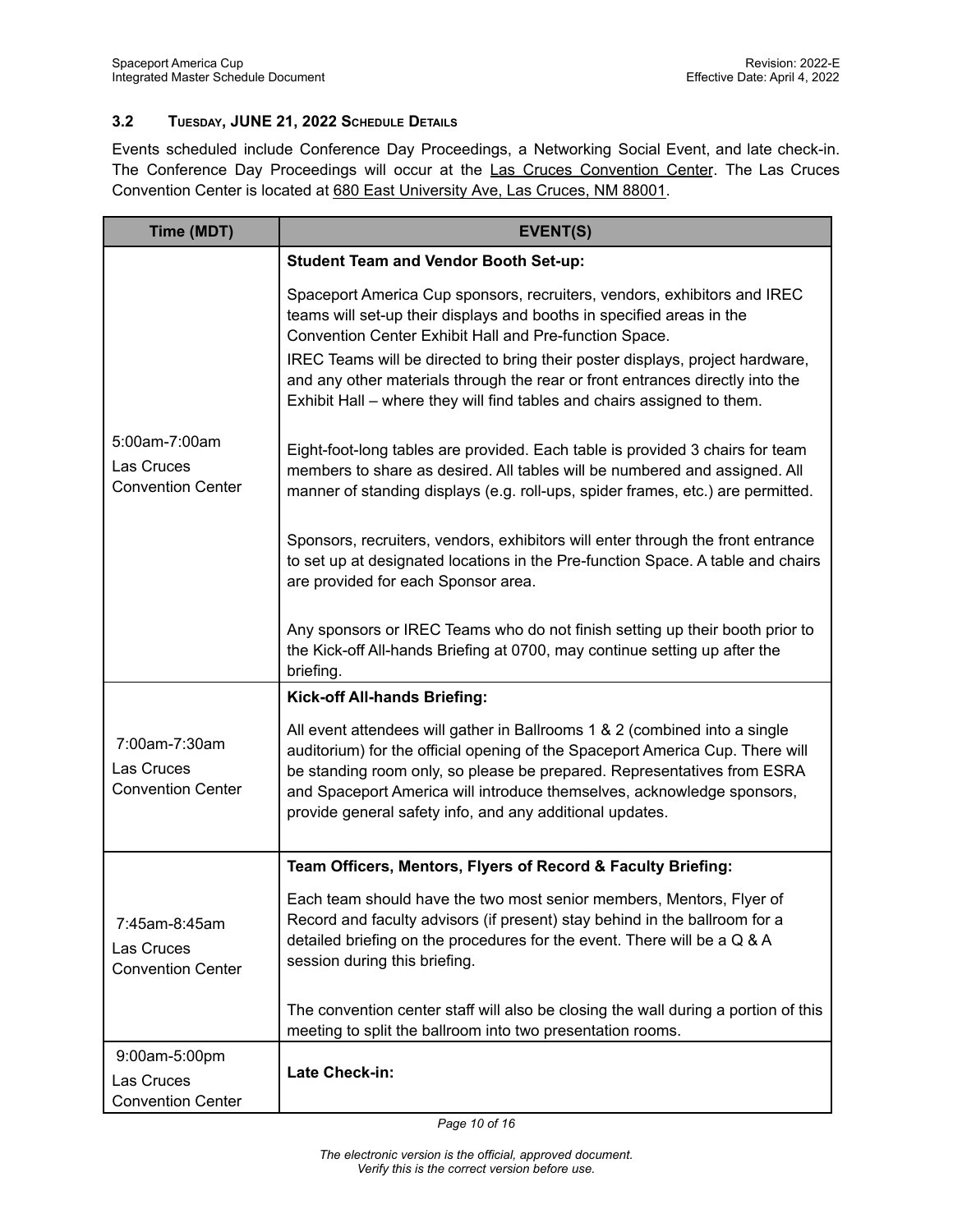|                                                          | Any teams which did not check-in Monday evening, must check in during the<br>conference day. Please refer to details recorded in Section 3.1 of this<br>Document under "Early Check-in" for check-in requirements.                                                                                                                                                                                                            |
|----------------------------------------------------------|-------------------------------------------------------------------------------------------------------------------------------------------------------------------------------------------------------------------------------------------------------------------------------------------------------------------------------------------------------------------------------------------------------------------------------|
| 9:00am-5:00pm<br>Las Cruces<br><b>Convention Center</b>  | Doors open to the general public with free admission:                                                                                                                                                                                                                                                                                                                                                                         |
|                                                          | <b>Conference Poster Session:</b>                                                                                                                                                                                                                                                                                                                                                                                             |
| 9:00am-5:00pm<br>Las Cruces<br><b>Convention Center</b>  | IREC Team Poster Displays, project hardware, and other materials on display<br>in the Exhibit Hall all-day offer students, judges, recruiters, the general public,<br>and media a chance to see all the projects. At least one member of the team<br>must be present with their display at all times, both to supervise the booth and<br>engage with any visiting event attendees.                                            |
|                                                          | <b>Conference Podium Session:</b>                                                                                                                                                                                                                                                                                                                                                                                             |
| 9:00am-11:00am<br>Las Cruces                             | Ballrooms 1 & 2 will be divided into two auditoriums following the Kick-off<br>All-hands Briefing. Each auditorium will concurrently host student<br>presentations by IREC Teams eligible for certain Technical Achievement<br>Awards. Each presentation is expected to be twenty minutes long with an<br>additional five minutes allotted for Q&A. There may be as many as 24 such<br>presentations - 12 in each auditorium. |
| <b>Convention Center</b>                                 | Later in the day, the Podium Session may also feature presentations by<br>non-competing student research projects, and industry sponsors. The<br>selected topics, their order, and the auditorium in which they are scheduled<br>will be distributed via email prior to the event, and posted on the doors of<br>each auditorium at the event itself.                                                                         |
| 11:00am-12:00pm                                          | Podium Session pauses while the judging panel breaks for lunch                                                                                                                                                                                                                                                                                                                                                                |
|                                                          | <b>Conference Podium Session Resumes:</b>                                                                                                                                                                                                                                                                                                                                                                                     |
| 12:00pm-5:00pm<br>Las Cruces<br><b>Convention Center</b> | Ballrooms 1 & 2 will be divided into two auditoriums following the Kick-off<br>All-hands Briefing. Each auditorium will concurrently host student<br>presentations by IREC Teams eligible for certain Technical Achievement<br>Awards. Each presentation is expected to be twenty minutes long with an<br>additional five minutes allotted for Q&A. There may be as many as 24 such<br>presentations - 12 in each auditorium. |
|                                                          | Later in the day, the Podium Session may also feature presentations by<br>non-competing student research projects, and industry sponsors. The<br>selected topics, their order, and the auditorium in which they are scheduled<br>will be distributed via email prior to the event and posted on the doors of each<br>auditorium at the event itself.                                                                          |
| 5:00pm-6:30pm<br>Las Cruces<br><b>Convention Center</b>  | <b>Tear Down:</b>                                                                                                                                                                                                                                                                                                                                                                                                             |

*Page 11 of 16*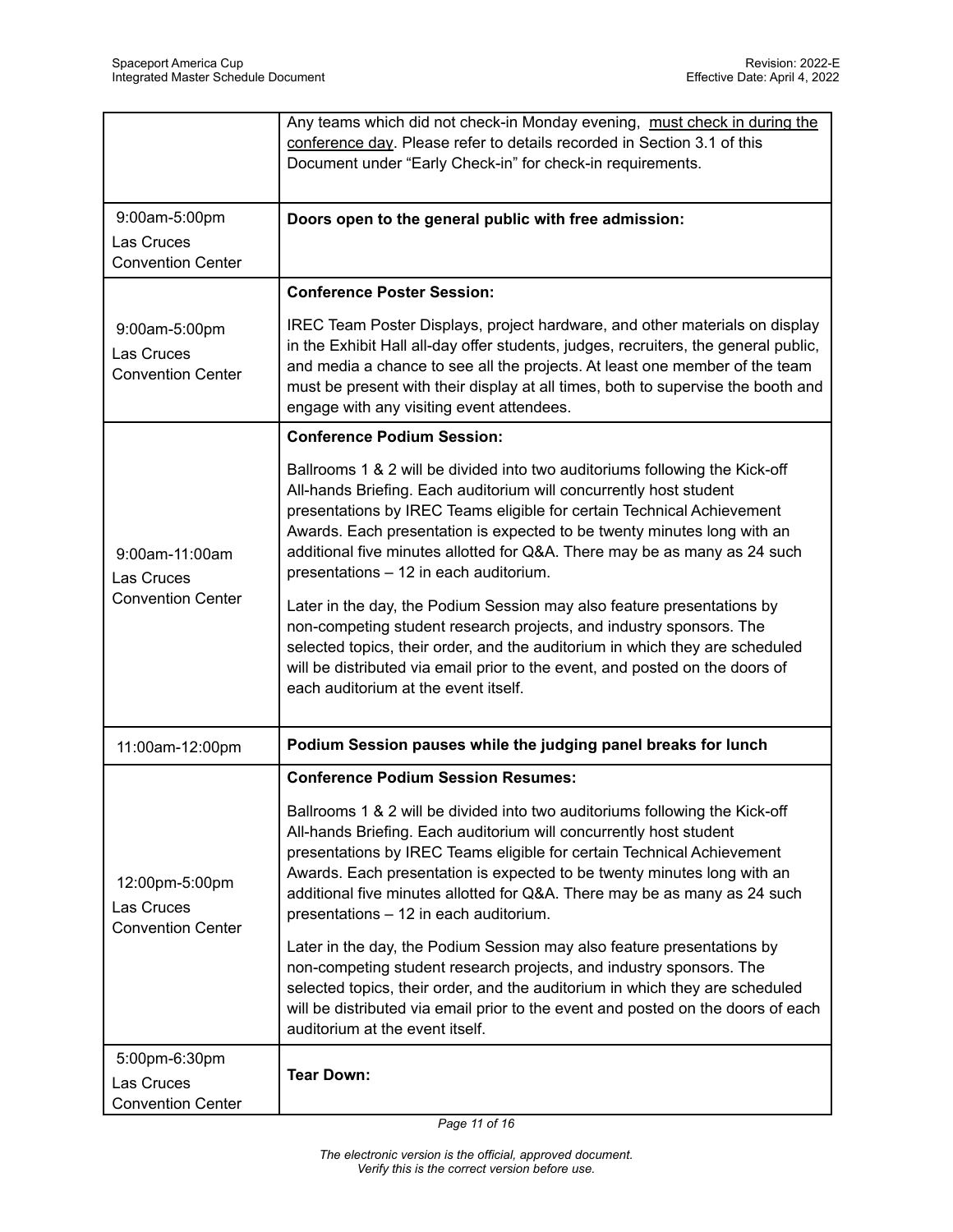|                                                                            | All Spaceport America Cup sponsors, recruiters, vendors, exhibitors and<br>IREC teams should remove their displays from the Convention Center by<br>1830, remembering to break to join the group Photo at 5:30pm. Teams may<br>pack up as much as they need to before and/or after the photo.                                                       |
|----------------------------------------------------------------------------|-----------------------------------------------------------------------------------------------------------------------------------------------------------------------------------------------------------------------------------------------------------------------------------------------------------------------------------------------------|
|                                                                            | <b>Group Photo:</b>                                                                                                                                                                                                                                                                                                                                 |
| 5:30pm<br>Las Cruces<br><b>Convention Center</b>                           | At 5:30pm, a group photo will be taken outside the convention center. Teams<br>not ready at 5:30pm will not be in the photo. It is the team's responsibility to<br>be ready at 5:30pm. Rockets are optional. If teams bring school and/or<br>national flags, there will be two photos - one with school and/or national spirit,<br>and one without. |
| 6:00pm-9:00pm                                                              | <b>ESRA Staff, Judge, and Volunteer Dinner:</b>                                                                                                                                                                                                                                                                                                     |
| <b>Marriott Courtyard</b><br>(across the street from<br>Convention Center) | ESRA Staff, Judges, and Volunteers will meet for a working dinner at the<br>Marriott Courtyard across the street from the convention center ESRA<br>personnel will de-brief each other following the Conference Day, and<br>coordinate on the next day's activities at the Spaceport.                                                               |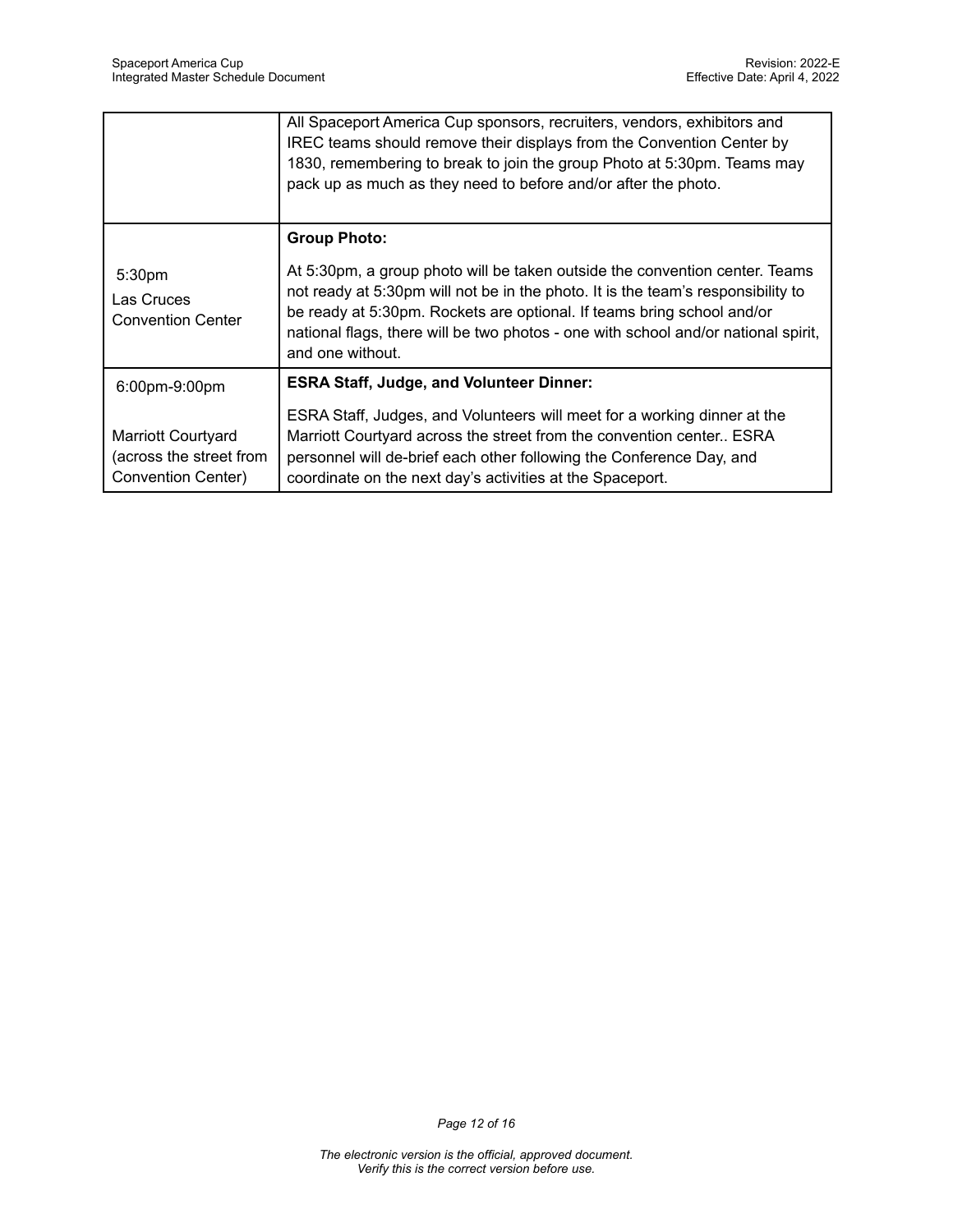#### <span id="page-12-0"></span>**3.3 WEDNESDAY, JUNE 22, 2022 SCHEDULE DETAILS**

Events scheduled include Event Setup at the Spaceport, Launch Preparations, and an opportunity for any well organized teams using solid propulsion to attempt flight. All these events will occur on Spaceport America Property. The Spaceport is located on County Road A021, Truth or Consequences, NM 87901. More specific driving directions will be provided during the Team Officers & Faculty Briefing at the Conference. Once at the Spaceport participants will be heavily assisted in reaching their appropriate locations by ESRA and Spaceport America personnel.

| TIME (MDT)      | <b>EVENT(S)</b>                                                                                                                                                                                                                                                                                                                                                                                                                                                                                                          |
|-----------------|--------------------------------------------------------------------------------------------------------------------------------------------------------------------------------------------------------------------------------------------------------------------------------------------------------------------------------------------------------------------------------------------------------------------------------------------------------------------------------------------------------------------------|
| 6:00am          | Gates open: The gate to Vertical Launch Area (VLA) opens at 0600. Teams<br>may begin showing up any time after 0600 - Spaceport America security staff<br>will direct the participants to the VLA where they will establish the participant<br>parking and rocket assembly areas.                                                                                                                                                                                                                                        |
| 10:00am-10:30am | Morning Flyer Meeting: All Team Project Managers and Safety Officers must<br>meet for mandatory Flyer's Meeting each morning until they complete their<br>flight. These morning meetings are to cover launch operations, safety<br>instructions and any updates to procedures that have been made. It is the<br>responsibility of the team project manager and safety officer to disseminate the<br>information to all team members. Students attending the Flyers Meeting should<br>expect to take notes.               |
| 10:00am-4:30pm  | <b>Launch Preparations and Judging Evaluations:</b> Once the Rocket Assembly<br>Area is established, participants will begin preparing their projects for flight.<br>Judging and Range Safety Evaluations not completed by this afternoon, will<br>continue the next day.                                                                                                                                                                                                                                                |
| 12n-4:30pm      | Range open for launch operations: ESRA anticipates both staff and students<br>being prepared to support launches no earlier than 12n.                                                                                                                                                                                                                                                                                                                                                                                    |
| 5:30pm-6:00pm   | <b>Evening Flyer Meeting:</b> Mandatory for all teams attempting to launch early the<br>following morning before the next scheduled Morning Flyer Meeting, and any<br>other team told to attend by event staff. Optional to all other teams. On<br>Wednesday, this is mandatory for all high altitude launches - which will attempt<br>flight early Thursday morning This briefing will be similar to the Morning Flyer's<br>Meeting., but will also act as a way for teams and ESRA to give feedback to<br>one another. |
| 4:30pm-5pm      | Judges Coordination Meeting: Judges will convene in the VLA for a quick<br>debrief of the first day and prepare for the next day's launch operations.                                                                                                                                                                                                                                                                                                                                                                    |

**O**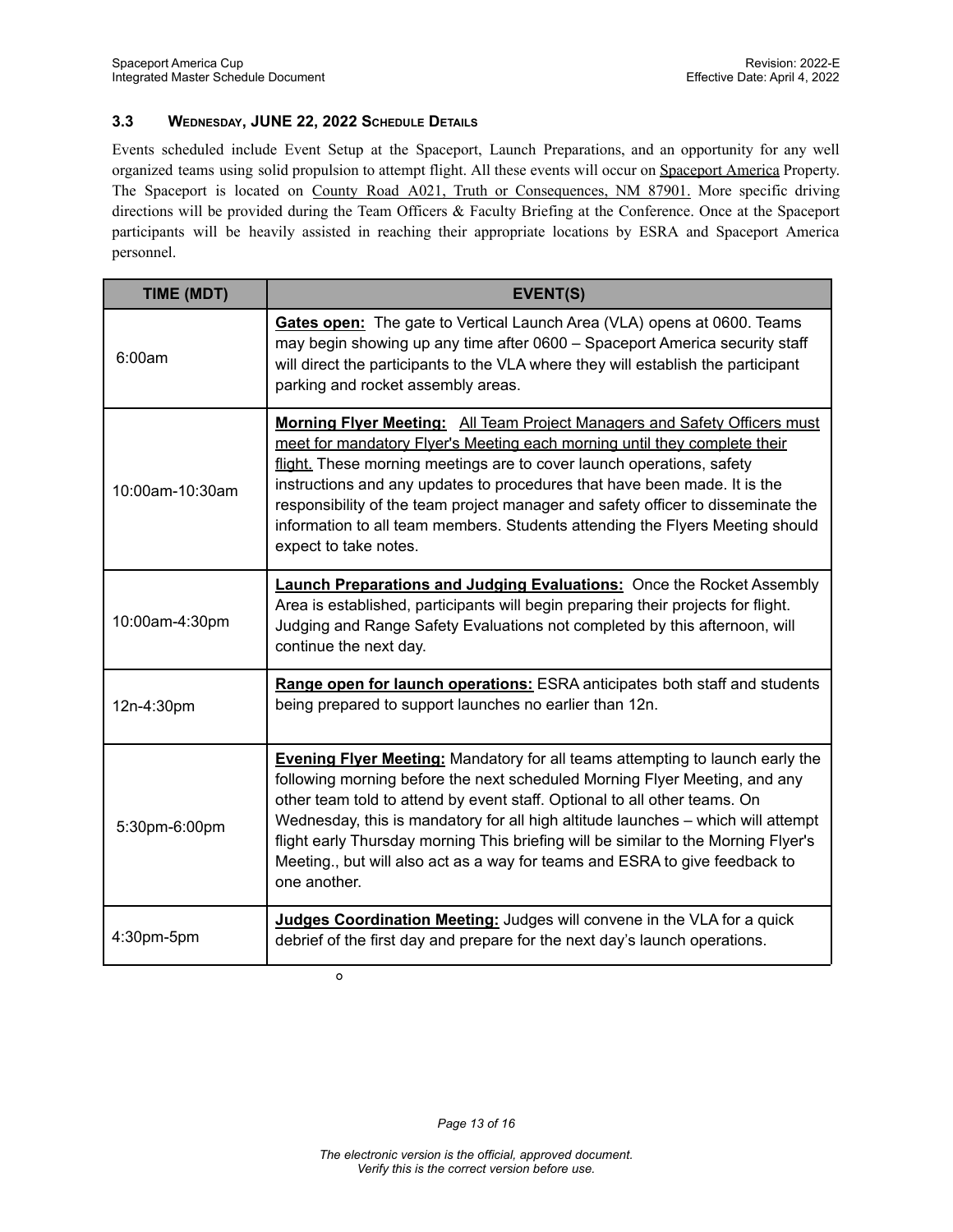#### <span id="page-13-0"></span>**3.4 THURSDAY, JUNE 23, 2022 SCHEDULE DETAILS**

Events scheduled include launch operations and the resolution of any judging activities not completed the previous day. All these events will occur on Spaceport America Property.

| TIME (MDT)    | <b>EVENT(S)</b>                                                                                                                                                                                                                                                                                                                                                                                                                                                                         |
|---------------|-----------------------------------------------------------------------------------------------------------------------------------------------------------------------------------------------------------------------------------------------------------------------------------------------------------------------------------------------------------------------------------------------------------------------------------------------------------------------------------------|
| 5:00am        | <b>Spaceport America VLA Gates Open</b>                                                                                                                                                                                                                                                                                                                                                                                                                                                 |
| 6:00am-4:30pm | <b>Range open for launch operations: ESRA anticipates both staff and students</b><br>being prepared to support launches no earlier than 0600. Launches will not<br>commence until the sun rises over the mountains and the RSO has officially<br>approved launches can proceed.                                                                                                                                                                                                         |
| 8:30am-9:00am | <b>Morning Flyer Meeting:</b>                                                                                                                                                                                                                                                                                                                                                                                                                                                           |
|               | All Team Project Managers and Safety Officers must meet for mandatory Flyer's<br>Meeting each morning until they complete their flight. These morning meetings<br>are to cover launch operations, safety instructions and any updates to<br>procedures that have been made. It is the responsibility of the team project<br>manager and safety officer to disseminate the information to all team members.<br>Students attending the Flyers Meeting should expect to take notes.        |
| 5:30pm-6:00pm | <b>Evening Flyer Meeting:</b>                                                                                                                                                                                                                                                                                                                                                                                                                                                           |
|               | Mandatory for all teams attempting to launch early the following morning before<br>the next scheduled Morning Flyer Meeting, and any other team told to attend by<br>event staff. Optional to all other teams. On Wednesday, this is mandatory for all<br>high altitude launches - which will attempt flight early Thursday morning This<br>briefing will be similar to the Morning Flyer's Meeting., but will also act as a way<br>for teams and ESRA to give feedback to one another. |
| 4:30pm-5pm    | <b>Judges Coordination Meeting:</b>                                                                                                                                                                                                                                                                                                                                                                                                                                                     |
|               | Judges will convene in the VLA for a quick debrief of the first day and prepare for<br>the next day's launch operations.                                                                                                                                                                                                                                                                                                                                                                |
| 10pm          | Spaceport America VLA Gates Close - All Students must depart the VLA. No<br>camping is allowed                                                                                                                                                                                                                                                                                                                                                                                          |

O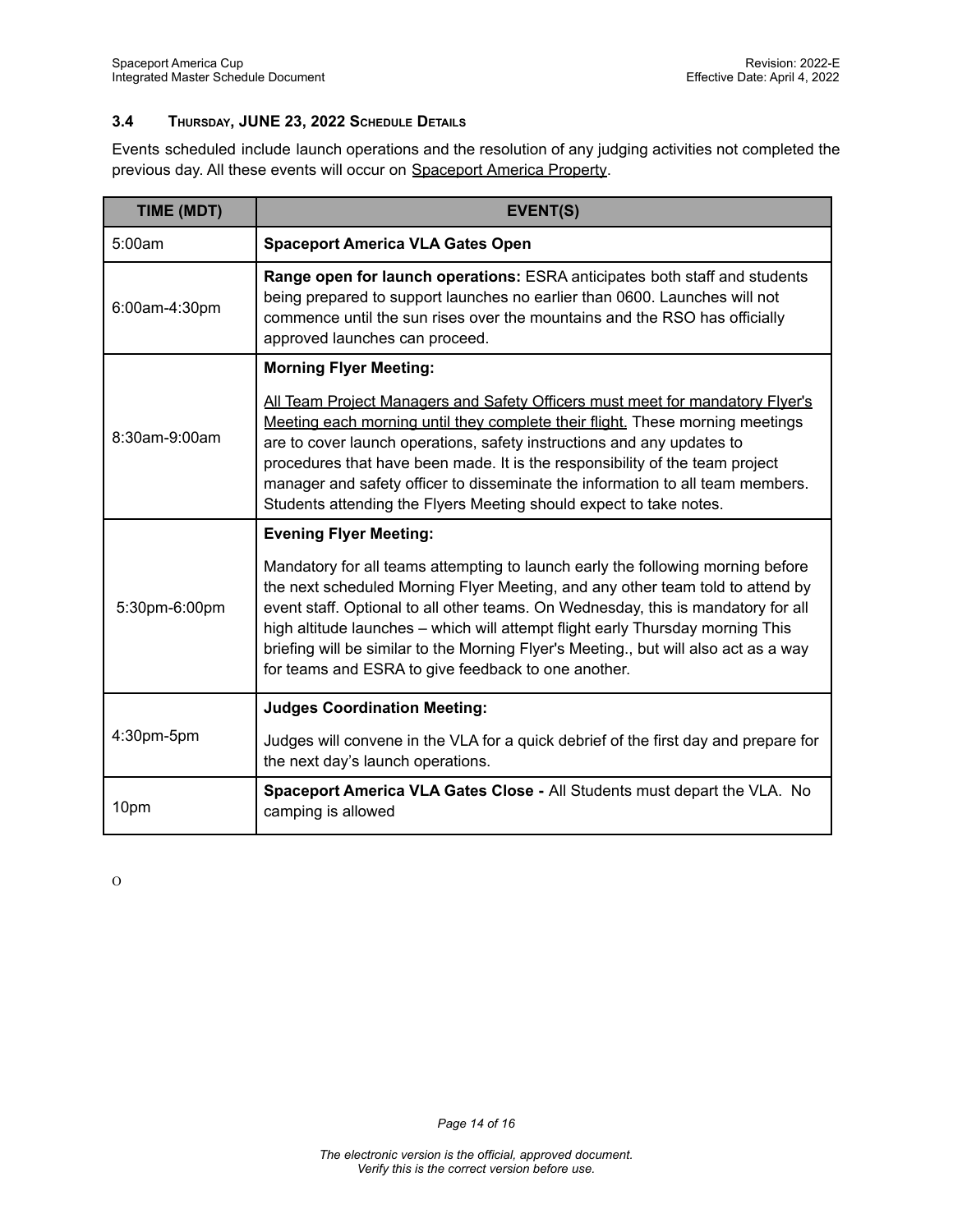#### <span id="page-14-0"></span>**3.5 FRIDAY, JUNE 24, 2022 SCHEDULE DETAILS**

Events scheduled include launch operations and the resolution of any judging activities not completed the previous day. All these events will occur on Spaceport America Property.

| TIME (MDT)    | <b>EVENT(S)</b>                                                                                                                                                                                                                                                                                                                                                                                                                                                                                                          |
|---------------|--------------------------------------------------------------------------------------------------------------------------------------------------------------------------------------------------------------------------------------------------------------------------------------------------------------------------------------------------------------------------------------------------------------------------------------------------------------------------------------------------------------------------|
| 5am           | <b>Spaceport America VLA Gates Open</b>                                                                                                                                                                                                                                                                                                                                                                                                                                                                                  |
| 6:00am-4:30pm | <b>Range open for launch operations:</b> ESRA anticipates both staff and students<br>being prepared to support launches no earlier than 0600. Launches will not<br>commence until the sun rises over the mountains and the RSO has officially<br>approved launches can proceed.<br>Any remaining teams unable to fly on Friday are at a <b>VERY HIGH RISK of not</b><br>launching on Saturday.                                                                                                                           |
| 8:30am-9am    | <b>Morning Flyer Meeting:</b> All Team Project Managers and Safety Officers must<br>meet for mandatory Flyer's Meeting. These morning meetings are to cover<br>launch operations, safety instructions and any updates to procedures that have<br>been made. It is the responsibility of the team project manager and safety officer<br>to disseminate the information to all team members. Students attending the<br>Flyers Meeting should expect to take notes.                                                         |
| 5:30pm-6pm    | <b>Evening Flyer Meeting:</b> Mandatory for all teams attempting to launch early the<br>following morning before the next scheduled Morning Flyer Meeting, and any<br>other team told to attend by event staff. Optional to all other teams. On<br>Wednesday, this is mandatory for all high altitude launches - which will attempt<br>flight early Thursday morning This briefing will be similar to the Morning Flyer's<br>Meeting., but will also act as a way for teams and ESRA to give feedback to one<br>another. |
|               | <b>Flight Safety Review Cutoff:</b> Teams that have not completed flight safety<br>review by this time will not be permitted to fly for the remainder of the<br>competition. Teams who fly on Saturday may not receive a score for their flight.                                                                                                                                                                                                                                                                         |
| 4:30pm-5pm    | Judges Coordination Meeting: Judges will convene in the VLA for a quick<br>debrief of the first day and prepare for the next day's launch operations.                                                                                                                                                                                                                                                                                                                                                                    |
| 10pm          | <b>Spaceport America VLA Gates Close</b>                                                                                                                                                                                                                                                                                                                                                                                                                                                                                 |